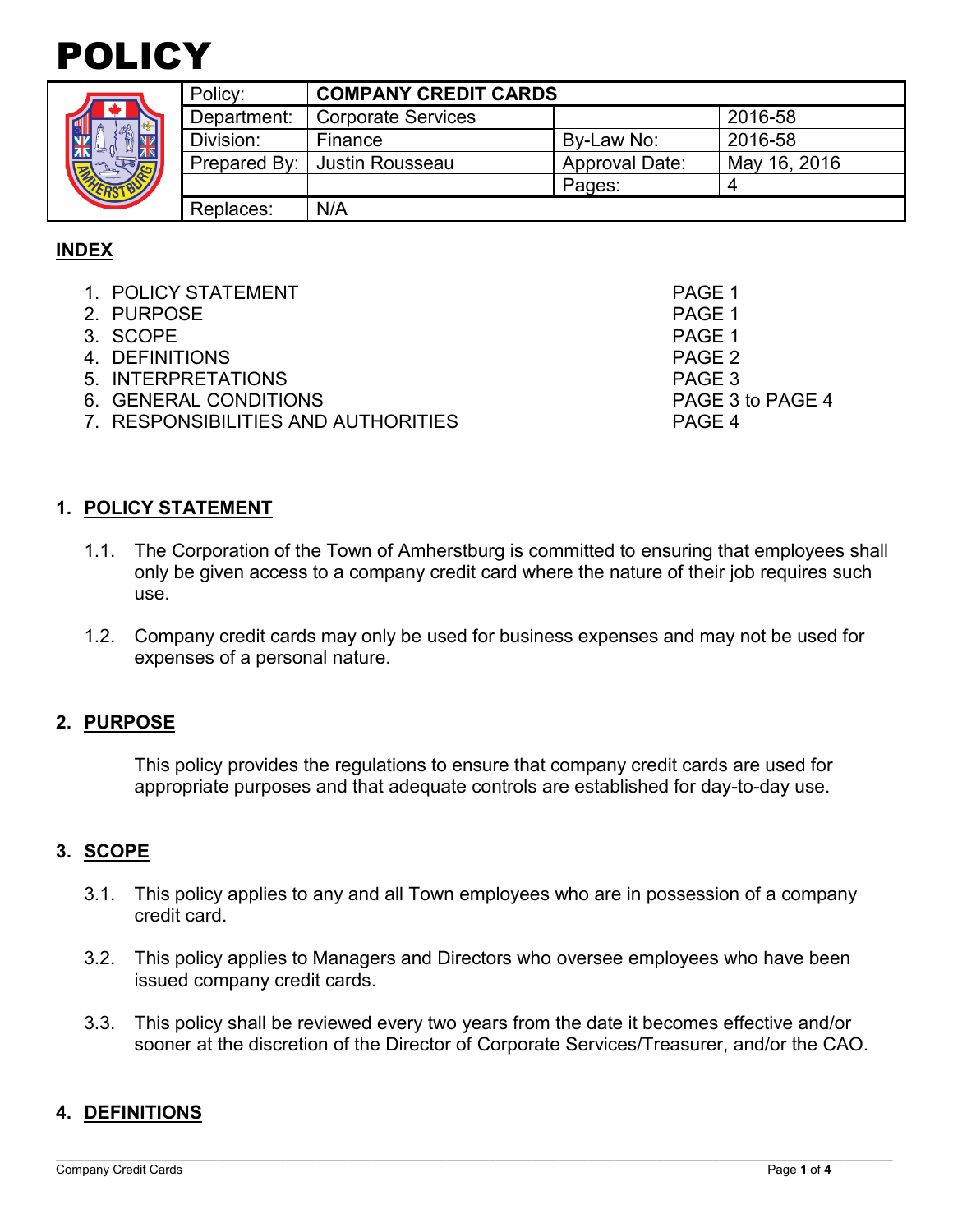- 4.1. **Chief Administrative Officer (CAO)** is the Chief Administrative Officer for the Corporation of the Town of Amherstburg, which includes the roles and responsibilities as laid out in Section 229 of the Municipal Act, 2001.
- 4.2. **Credit Limit** means the total amount that may be charged to a credit card before transactions are refused by the credit card company.
- 4.3. **Director** is the person responsible for direction and operational control of a division as defined on the Town's organizational structure.
- 4.4. **Manager** reports directly to a Director (or the CAO in some instances) and who is responsible for a department within a division of the Corporation, as defined on the Town's organizational structure.
- 4.5. **Senior Management Team (SMT)** is comprised of the Chief Administrative Officer and the Directors. If a Director is unavailable, a delegate may be assigned.
- 4.6. **Town** is the Corporation of the Town of Amherstburg.
- 4.7. **Transaction-Level Limit** means the total value of any individual transaction that may be charged to the credit card or the type of transaction that may be charged to the credit card. (i.e. Gas stations that will allow credit card transactions for the purchase of gasoline but deny credit card purchases for other miscellaneous items at the gas station.)
- 4.8. **Treasurer** is the Treasurer for the Corporation of the Town of Amherstburg, which includes the roles and responsibilities as laid out in Section 286 of the Municipal Act, 2001.

## **5. INTERPRETATIONS**

5.1. Any reference in this Policy to any statute or any section of a statute shall, unless expressly stated, be deemed to be reference to the statute as amended, restated or re-enacted from time to time. Any references to a By-law or Town policy shall be deemed to be a reference to the most recent passed policy or By-law and any replacements thereto.

# **6. GENERAL CONDITIONS**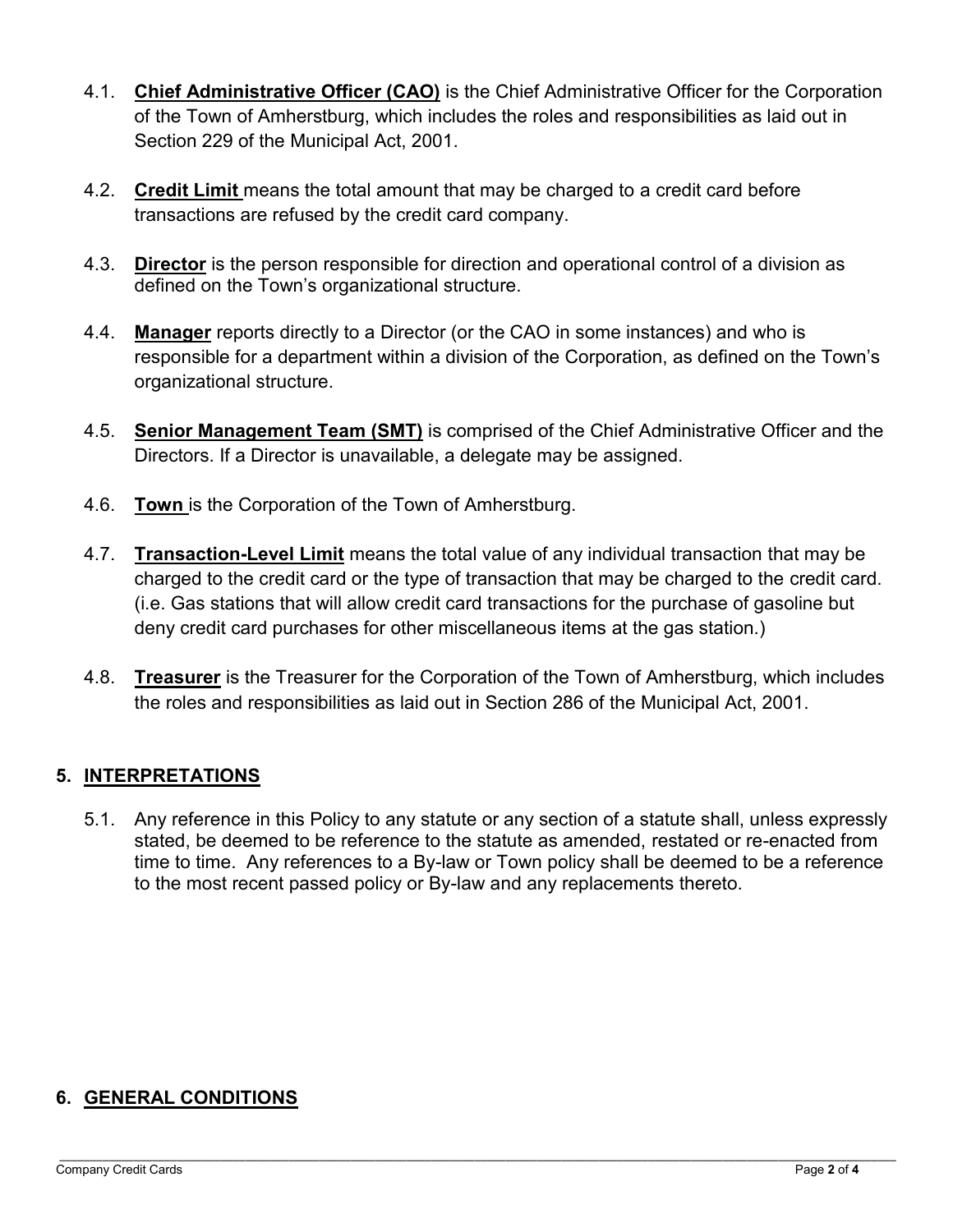## 6.1. **Use of Credit Cards and Expense Reports**

- 6.1.1. Credit cards are to be used only for expenses directly relating to Town business.
- 6.1.2. Cards will be issued in the names of specific approved employees.
- 6.1.3. Employees must retain receipts and note the purpose of the expenses on the back of each receipt.
- 6.1.4. Employees are required to file monthly expense submissions with accompanying receipts explaining the expense and the proper general ledger coding. Expense submissions must be approved in accordance with the Procurement Policy.
- 6.1.5. Use of company credit cards for personal expenses may result in disciplinary action up to, and including, dismissal.

## 6.2. **Credit Card Invoicing, Authorization and Payment**

- 6.2.1. The employee shall submit corresponding receipts along with an expense report and the credit card invoices to the appropriate authorizing Manager/Director at the time of credit card invoicing.
	- 6.2.1.1. Section 30.3 of the Procurement Policy provides additional detail regarding this process.
- 6.2.2. Employees are expected to submit the invoices and monthly expense report within a week of receiving the credit card statement to avoid late payment charges.
- 6.2.3. Charges for items where receipts have been misplaced must be explained to the authorizing Manager/Director, who must initial the specific charge and indicate "receipt missing" beside it on the expense report.
- 6.2.4. The authorizing Manager/Director will confirm that the charges are justified and appropriate before authorizing the invoices for payment, after which they will sign the invoice and monthly expense report.
- 6.2.5. The approved invoices and monthly expense reports shall be forwarded to the Financial Services Department for payment.
- 6.2.6. The Financial Services Department shall verify the authorization and schedule the invoice for payment according to the terms of the credit card contract to avoid unnecessary late payment charges.

## **7. RESPONSIBILITIES AND AUTHORITIES**